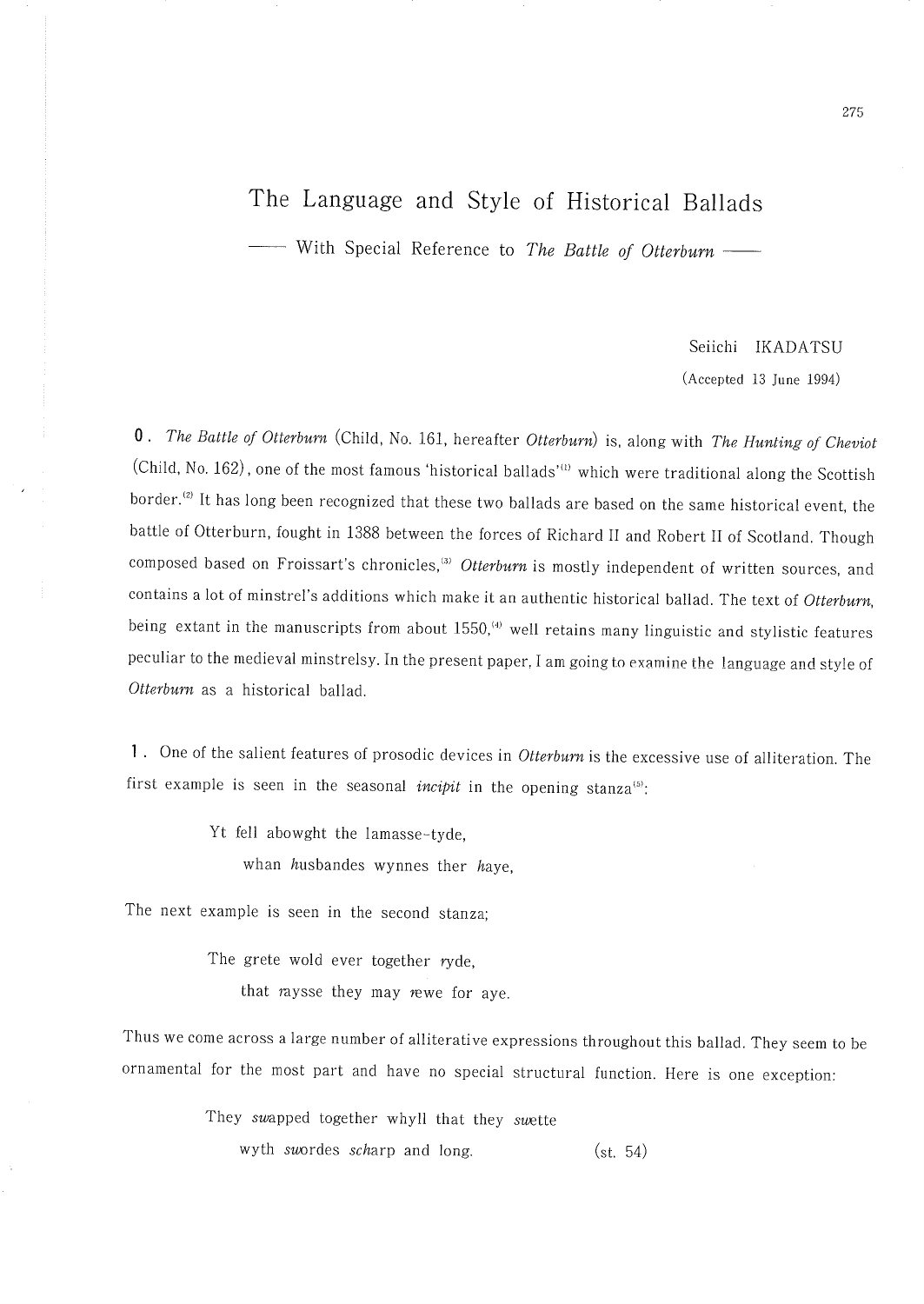#### Seiichi IKADATSU 276

In this case, the alliteration of  $sw$  (and eye-alliteration of  $sch$ ) seems to have a special effect of giving a quick tempo to the lines. It is true that these lines are alliterative formulas of medieval romances and not the original phraseology of this ballad at all,<sup>(6)</sup> but the frequent occurrence of sw (and sch) here is effective enough to stir up the listeners' excitement. For that matter, formulaic expressions are preferred by ballad singers because they can make the audience rest on them, without distracting their attention from the stories.<sup>(7)</sup>

A large number of alliterative formulas and tags are seen throughout the ballad:

a berne vpon the bent (line 17), styll and stalwurthly (24), game and glee (54), the holtes on hye  $(56)$ , cawte and kene  $(103)$ , that ryall was euer in rowght  $(130)$ , heven on hyght  $(135)$ , byde hym vpon thys bent  $(159)$ , ryude and rennte  $(165)$ , styffely in stowre can stond  $(230)$ , a bayllefull bronde  $(232)$ , etc.<sup>(8)</sup>

F. Gummere comments on the use of these alliterative formulas as follows:

Striking is the tendency to excessive alliteration.... These are marks of the poet and are in line with the characteristics of middle-English lyric in its mingling of popular and artistic elements.<sup>(9)</sup>

Apart from these formulas, there is another type of alliteration which utilizes /d/ and /k/ sounds contained in the periphrastic do and can:

| dyd helpe hym well that daye           | (st. 34) |
|----------------------------------------|----------|
| Vpon sent androwe lowde can they crye, | (st. 47) |
| the <i>dowglas</i> dyd he dye          | (st. 61) |

In the above examples,  $dyd$  and  $can^{(10)}$ , whose function is to indicate the past tense, are utilized for arranging the metre and rhyme of the lines. It is quite interesting to note that dyd is used to alliterate with daye and dye in the first and third examples respectively, while can with crye in the second. Judging from this evidence, it may be safely concluded that the adherence to alliteration was a common practice for medieval minstrels and it was used mainly not for functional but for ornamental purposes.

2. The rhyming structure of Otterburn is also a characteristic which proves that the ballad is of minstrel origin. The limited number of rhyme words are used repeatedly in this ballad. The rhyming words of seventy stanzas, therefore, can be easily classified into several groups. Only major groups are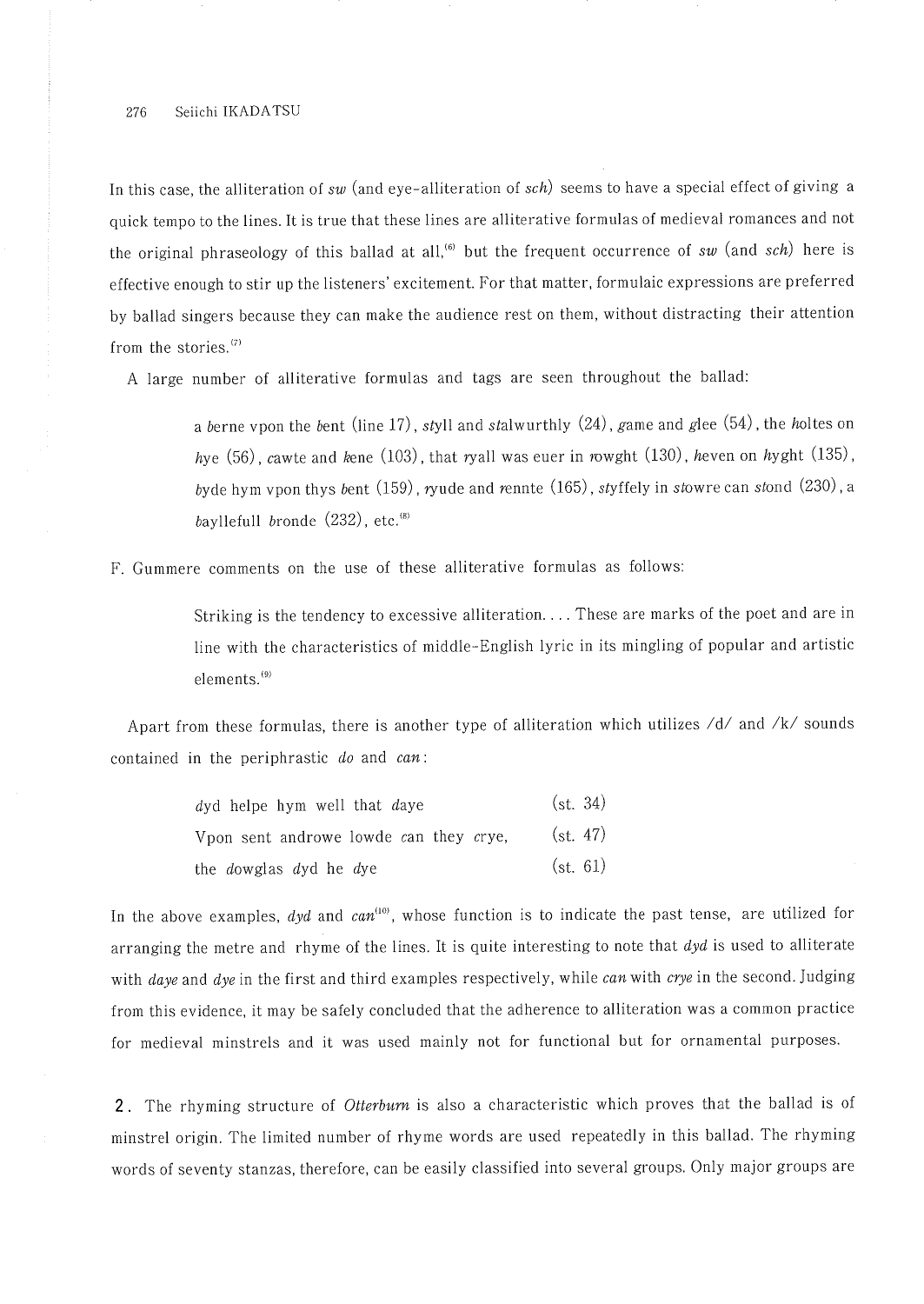The Language and Style of Historical Ballads 277

given below:

- $(1)$  haye<sup>(ii)</sup>: praye: sulway: aye: saye: daye: naye: wednysday: awaye: maye: graye
- $(2)$ wee: stalwurthlye: se: me: envye: dye: be: glee: hye: perssye: bodye: the: lesse: companye : yee : flee : bee : trenite : thre : sertenly : pety
- (3) bryght : ryght : hyght : fyght : knyght : myght
- (4) lanye : agayne : sayne : fayne : sertayne : slayne : collayne : rayne : grone
- towyn<sup>(12)</sup> : bowyn : long : dowyn : stounde : growynde : agustoune  $(5)$

It should be noted here that the rhyming structure and minstrel's asserverations are closely related to each other. For example, in his discussion of the Robin Hood ballads, E. K. Chambers refers to the function of asserveration as follows:

> It may be added that all the narratives have much of what may be called a minstrel's padding, to eke out stanzas, where rhyme does not come easily, or perhaps merely to emphasize his good faith, with such recurrent phrases as 'For sooth as I the say,' or 'Sertenly withouten layn.'<sup>(13)</sup>

This is also true of this ballad and, as he notes, the asserveration is one feature that classes Otterburn as 'sheer minstrelsy.'<sup>(10</sup> Asserverations, as a rule, come to the rhyming positions, that is to say, in the second half line of the couplet.<sup>(15)</sup> All the rhyming sounds listed above therefore can be found in the asserverations. The most common form of asserveration, for example,

For soth as I yow saye

appears six times (five times in the rhyming position) and rhymes with daye (in sts. 17, 34) and awaye  $(in$  sts.32, 62, 65). There are also variations:

| For soth and sertenlye.      | (st. 59. 63) |
|------------------------------|--------------|
| For soth withowghten naye.   | (st. 18)     |
| I tell yow in sertayne.      | (st. 49, 56) |
| I tell you wythowtten drede. | (st. 8)      |
| I tell you in this stounde.  | (st. .55)    |
| As I haue tolde yow ryght.   | (st. 47)     |
| The cronykle wyll not layne  | (st. 35)     |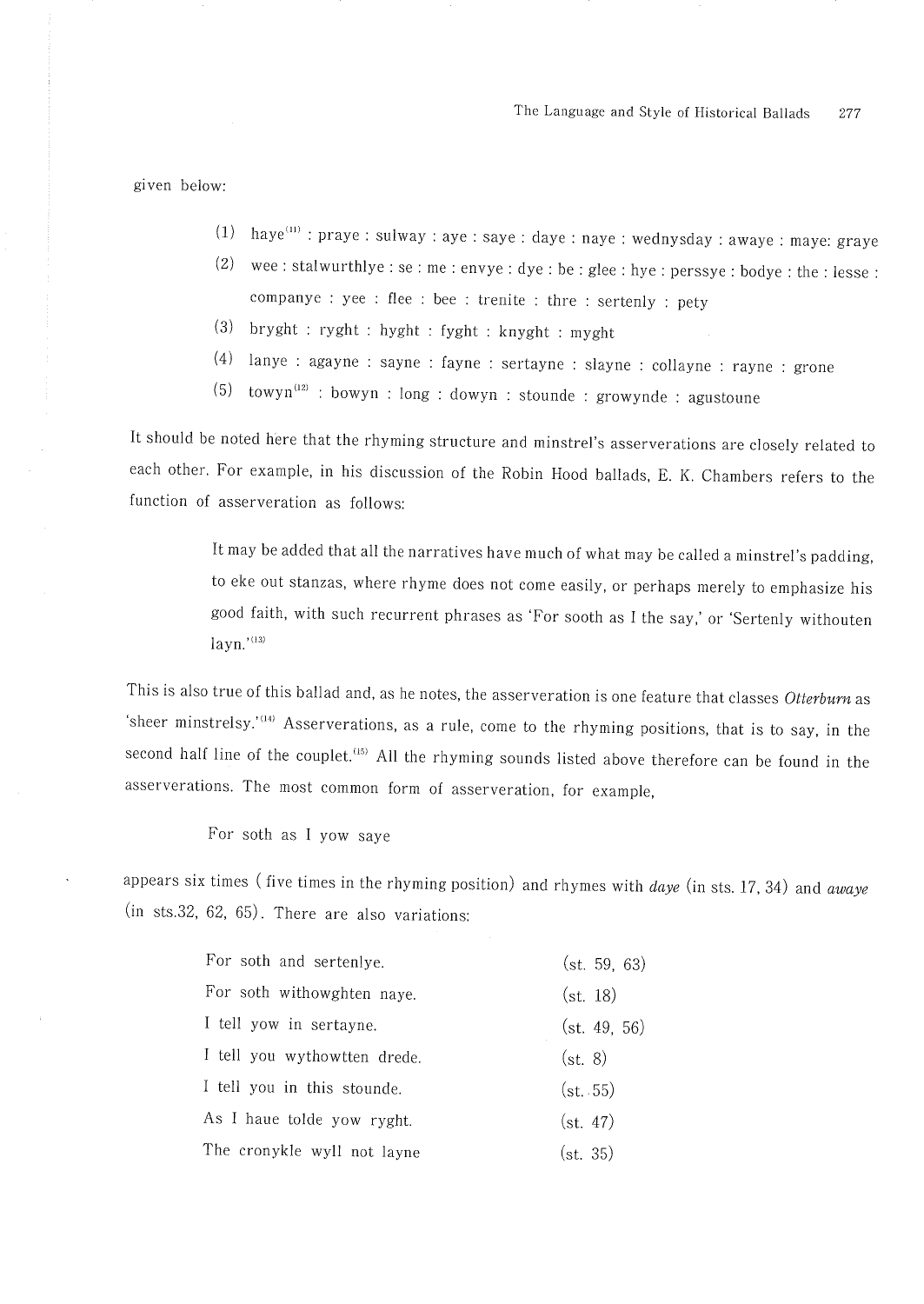The last one has often been quoted as evidence that the author was aware of the existence of authorities, that is, Froissart's Cronicles.

There are several occasions where it cannot be decided whether the rhyme is intended or not; in: dwyne (st. 3), northomberlond: wrang (st. 4), ioyne: tayne (st. 36). Further different nasals or nasal combinations are occasionally allowed to rhyme together, long : dowyn (st. 54), growynd : agurstoune (st. 60), name: agayne (st. 69).<sup>(16)</sup> Difficult as it is to restore the minstrel's rhyming technique to its original state, it can be imagined that the poet could manage to allow these pairs to rhyme in his recitation.

Concerning the rhyming structure of Otterburn, there is one more point which should not be passed by. As is known well, the most common stanza in English ballad is the one conventionally written as a quatrain, the second and the fourth lines rhyming (abcb). This is of course true of Otterburn, though there are not a few exceptional stanzas whose rhyme scheme is  $abab$ .<sup>(17)</sup> Interestingly, this exceptional rhyming pattern converges between stanzas 50 and 60 or thereabouts. To take an example,

> 'By my good faythe,' sayd the noble *perssye*, 'now haste thow rede full ryght; Yet wyll I never yeld me to the  $(st. 53)$ wyll I may stonde and fyght.'

It is noticeable that these stanzas deal with the combat scene between Percy and Douglas. (18) Furthermore, as I already mentioned earlier, alliteration also abounds in these stanzas, having a kind of dramatic effect on the scene:

> The stonderdes stode styll on eke a syde  $(st. 57)$ wyth many a grevous grone.

Though prosodic devices such as alliteration and rhyme are not uncommon in ballad poetry, the synergistic effect caused by the cooccurrence of them in this spot marks a striking effect on the lines. This scene is foregrounded against the background consisting of regular stanzas whose rhyming pattern is abcb. This is indeed a rare case where prosodic devices contribute to make the scene vivid and lively. In this sense, this may be called as an example of 'functional' use of prosodic devices in minstrel ballads.

3. Among the stylistic features of Otterburn are chivalrous or courtly elements added by the minstrel to adorn his recital.<sup>(19)</sup> The mention of the dubbing of knights belongs to the knightly or courtly tradition of the poem: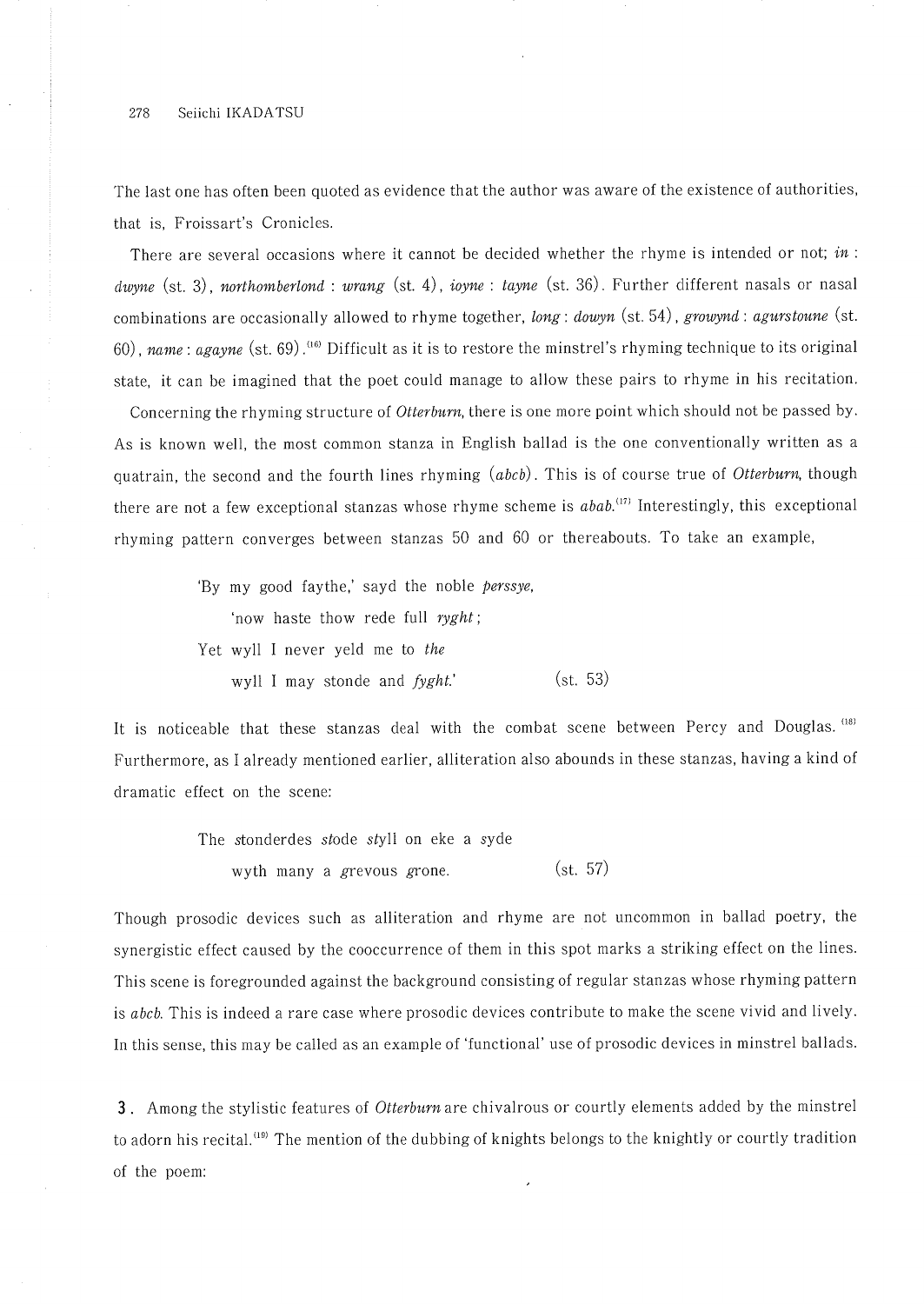And syne my logeyng I haue take

wyth my brande dubbyd many a knight. (st. 10)

Likewise the battle cries or challenges:

To the newe castell when they cam the skottes they cryde on hyght. 'Syr hary perssy, and thow byste wythin com to the fylde and fyght!  $(st. 9)$ 

And boasts or adjurations exchanged by the combatants:

'Yelde the to me,' sayd the dowglas. 'or elles thow schalt be slayne!'  $(st. 51)$ 

'By my good faythe,' sayd the noble perssye, 'now haste thow rede full ryght; Yet wyll never yelde me to the whyll I may stonde and fyght.'  $(st. 53)$ 

The invocations of saints or deity in favour of the victory of one party or the other are also seen:

The other were slayne in the fylde.

cyste kepe ther sowlles from wo !  $(st, 66)$ 

Now let vs all for the perssy praye to ihesu most of myght To bryng hys swolle to the blysse of heven, for he was a gentyll knyght.  $(st. 70)$ 

In the above-quotations, we can perceive the chivalric and courtly elements peculiar to the medieval romances of 'Great Tradition'<sup>120)</sup>, which were handed down to the border ballads in one way or another. It might have been a common practice for a ballad poet to utilize the themes, art-forms and conventions of Great Tradition to compose his stories, though the way of contact between the Great Tradition and the little tradition still remains unsolved.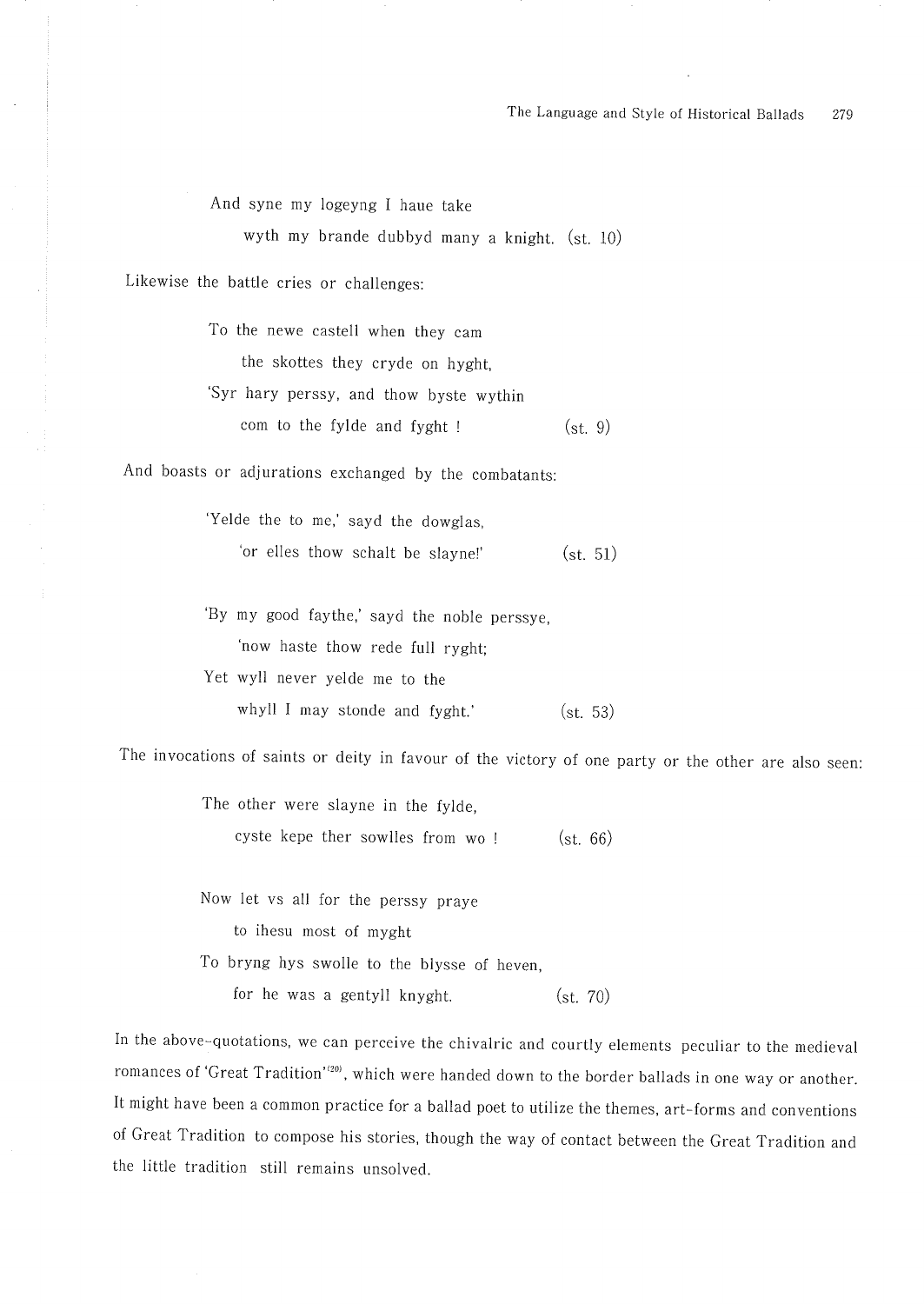#### 280 Seiichi IKADATSU

4. There are plenty of heroic or chivalric epithets which belong to epic tradition such as 'the *dowghtye* Dowglasse' and 'the noble Perssye.' It is interesting to note that partisanship is reflected in the delicate use of those epithets. In many cases, the name Percy is, except in the direct speeches, mentioned with epithets: Syr Henry Perssy, prowde Perssye, the noble Perssy, he was a gentyll knight; on the other hand, for Douglas, who is a leader of Scottish armies, *dowghtye* is used just once in the opening stanza. This is however quite understandable, if the fact is taken into consideration that this English Otterburn were sung for the entertainment of the English people living in Northumberland. It is actually a natural tendency for historical ballads to celebrate or admire local heroes of their own one-sidedly.

Heraldic terms or emblazonry are also seen in stanzas 45, 46:

The whyte lyon on the ynglyssh perte, for soth as I yow sayne, The lucettes and the cressawnttes both  $(st. 46)$ the skottes faught them agayne.

The descriptions of weapons, as Arngart lists,<sup>(21)</sup> include burnysshed brande, bayllefull bronde, fyne collayne, scharbe arowes, swordes scharbe and long; Among other paraphernalia of battle are armur bryght, bassonettes, standerdes, my brede banner, toke the fylde, the batell ioyne; alliterative formulas descriptive of fighting includes a berne vpon the bent, in stowne can stond and so on.

5. Localism is also one of the characteristics peculiar to historical ballads. A minstrels would add local colour to the ballad to make his audience feel it familiar to them. As for the places which appear in the third stanza, though Thomas Percy notes that the several stations mentioned here are well-known places in Northumberland,<sup>(22)</sup> they are hardly widely known outside the immediate neighbourhood where the battle took place.

> Over *hoppertope* hyll they cam in, and so dowyn by rodclyff crage; Vpon grene lynton they lyghted dowyn,  $(st. 3)$ many a styrande stage.

Percy identifies hoppertope hyll, rodelyff crage and Grene lynton with Ottercap-hill, Rothley Crags, and Green Leyton, respectively, all of which are extant place names in Northumberland. Hart comments on the introduction of the local place names in the historical ballads as follows: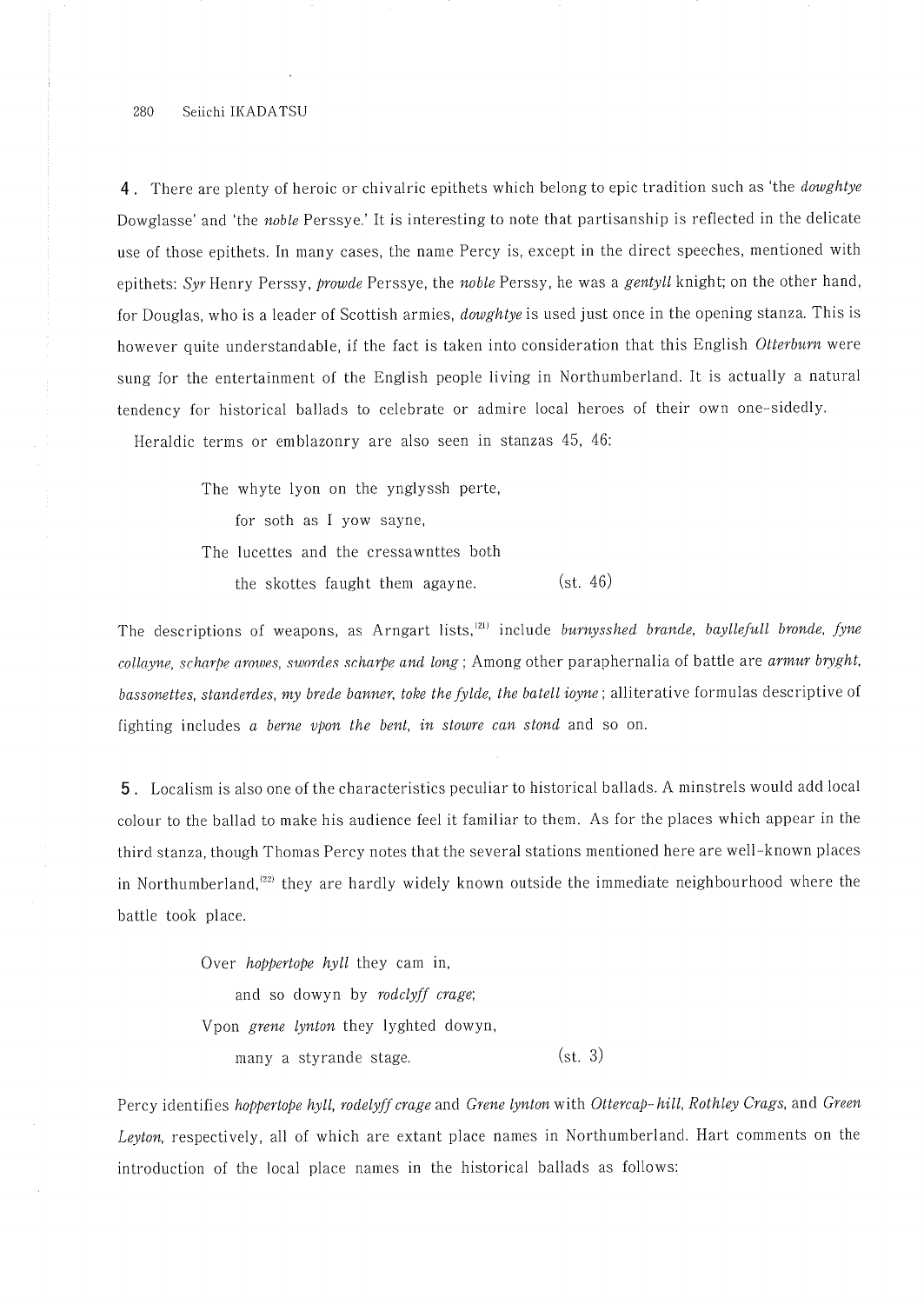Almost any one of these ballads (= border ballads) would furnish a similar list of names. That geography may not always be accurate does not signify. Like Stevenson's map of Treasure Island, this insistence upon place relations has a definite realistic effect, very different from the detachment of the Simple Ballad.<sup>(23)</sup>

As the historical ballads, which as a rule deal with comparatively minor, local events, are sung for the local people, minstrels have had to introduce local heroes or local place names into his stories to make them appealing for their audiences with a strong love for their heroes and home provinces.

6. I have so far examined some aspects of the language and style of Otterburn as a historical ballad. Indeed, as a ballad of minstrel origin, Otterburn shares some characteristics with the Robin Hood ballads such as alliterative phrases, minstrel's paddings and other stylistic features. But the tendency to imitate the courtly and chivalric tradition or to stick to the geographical details is much stronger in Otterburn and it is distinctly reflected in the descriptions of heroic or chivalric manners of characters and that of place names. Thus we may conclude that it is these stylistic features that makes Otterburn one of the outstanding pieces in English ballady.

### **NOTES**

I should like to thank Mr Trevor Sargent, Tottori University, for improving my English. Needless to say, any inadequacies are all my own.

- (1) "No ballad can be called truly 'historical', for none is reliable on matters of fact. There is rarely any proof that such ballads have been written within living memory of the events they describe. There are, nevertheless, a group of ballads which can be called 'historical' since they are about well-known national events. The best known are Otterburn and Cheviot." (M.J.C.Hodgart, The Ballads, New York: Norton, 1962, p.16.)
- (2) "Refusing classification, there stand out those two great ballads, probably on the same fight, Cheviot and Otterburn." (The Concise Cambridge History of English Literature, Cambridge: Cambridge University Press, 1970, p.94.)
- (3) Child's head-note to Otterburn (The English and Scottish Popular Ballad, 5 vols. Boston, 1882-98, (rpt.) New York: Dover, 1965, Vol.III, pp.289-92.)
- (4) G.L.Kittredge, English and Scottish Popular Ballad, Boston: Houghton Mifflin, 1904, p.xiv., "There are two manuscripts of the English Otterburn, namely MS. Cotton Cleopatra C. IV and MS. Harley 293, both at the British Museum". (Child, *ibid.*, P.289.)
- (5) "These ballads (= the Border ballads) show a tendency to indicate the time of the action." (W.M.Hart, Ballad and Epic,